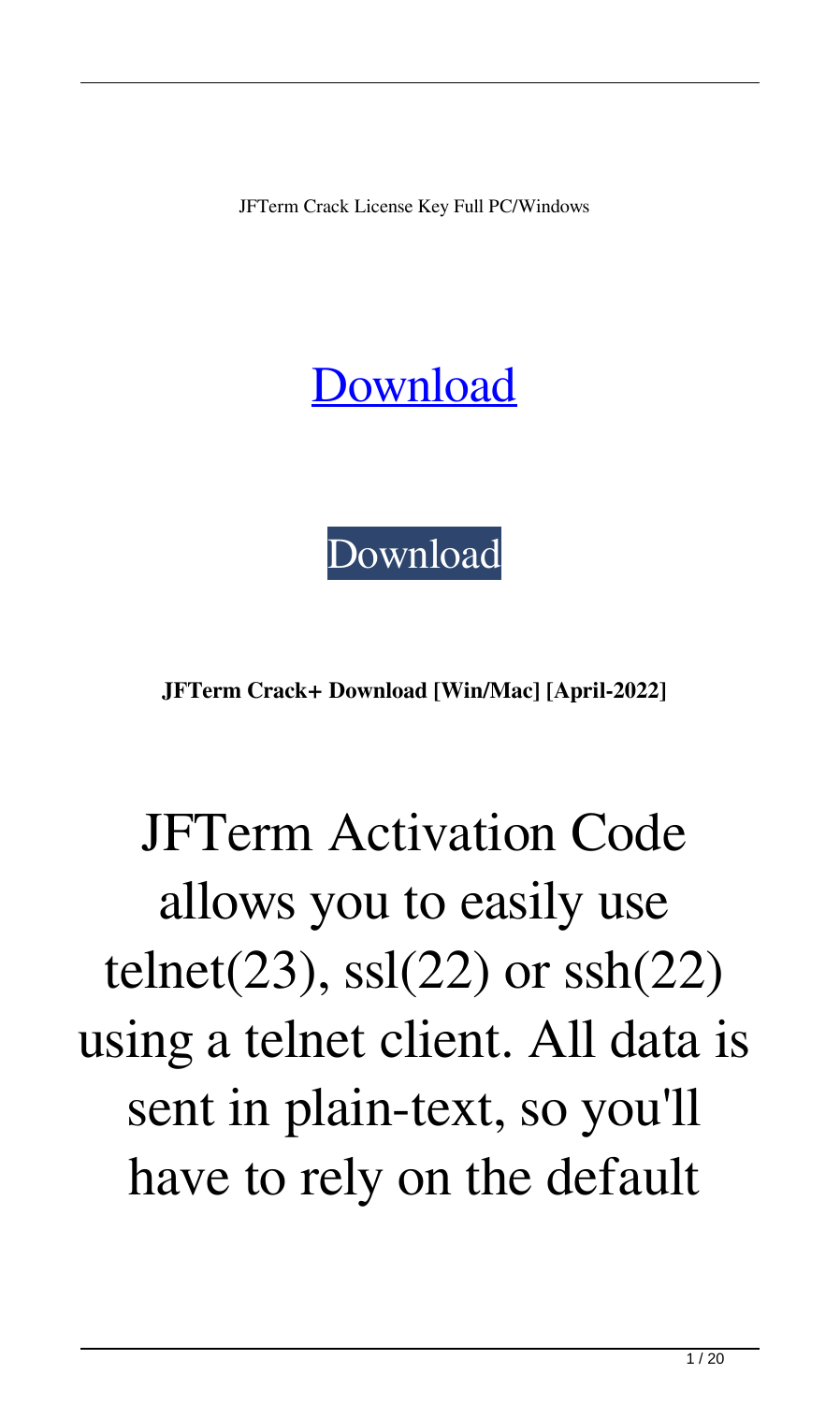configuration, and possibly use configuration files. This Java telnet client allows you to connect to remote machines,

and even to multi-purpose hosts such as NNTP servers,

FTP servers and Gopher servers. This Java telnet client also supports compressed files, optionally saving your settings in local files on your system, which is convenient when you don't have a connection, and you need to continue working with them later. JFTerm Activation Code Support: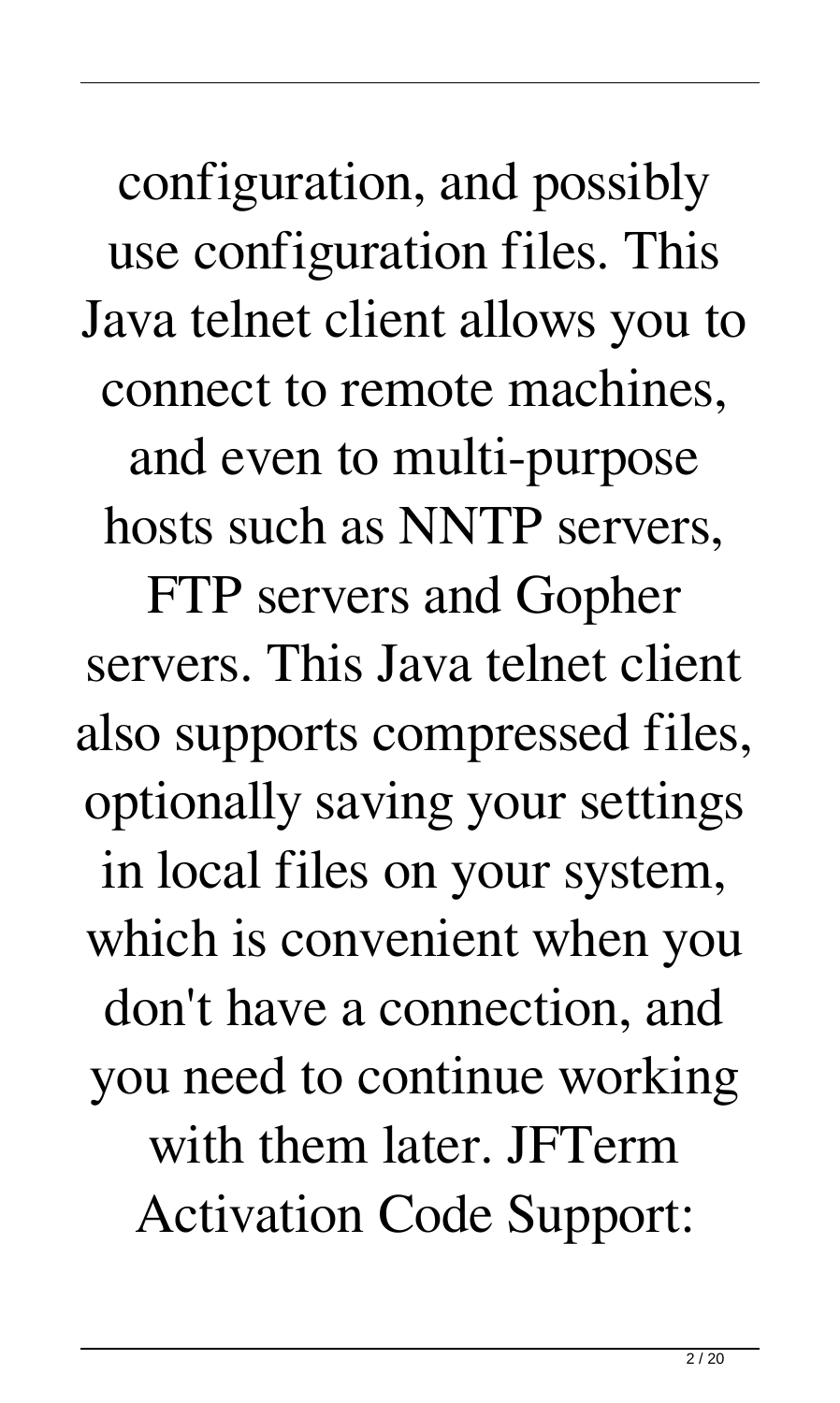Using the following protocols: telnet(23) (SSL and SSH is not yet supported) Encrypted Data in Plain-Text: If you want to use SSL(https) or SSH(ssh) encryption, you'll have to leave the plain-text data on the server, which would be more secure to always use SSL or SSH on your telnet connections. If you want to use a telnet client on your machine, which is the only purpose you're using it for, you should definitely use the plain-text telnet protocol. The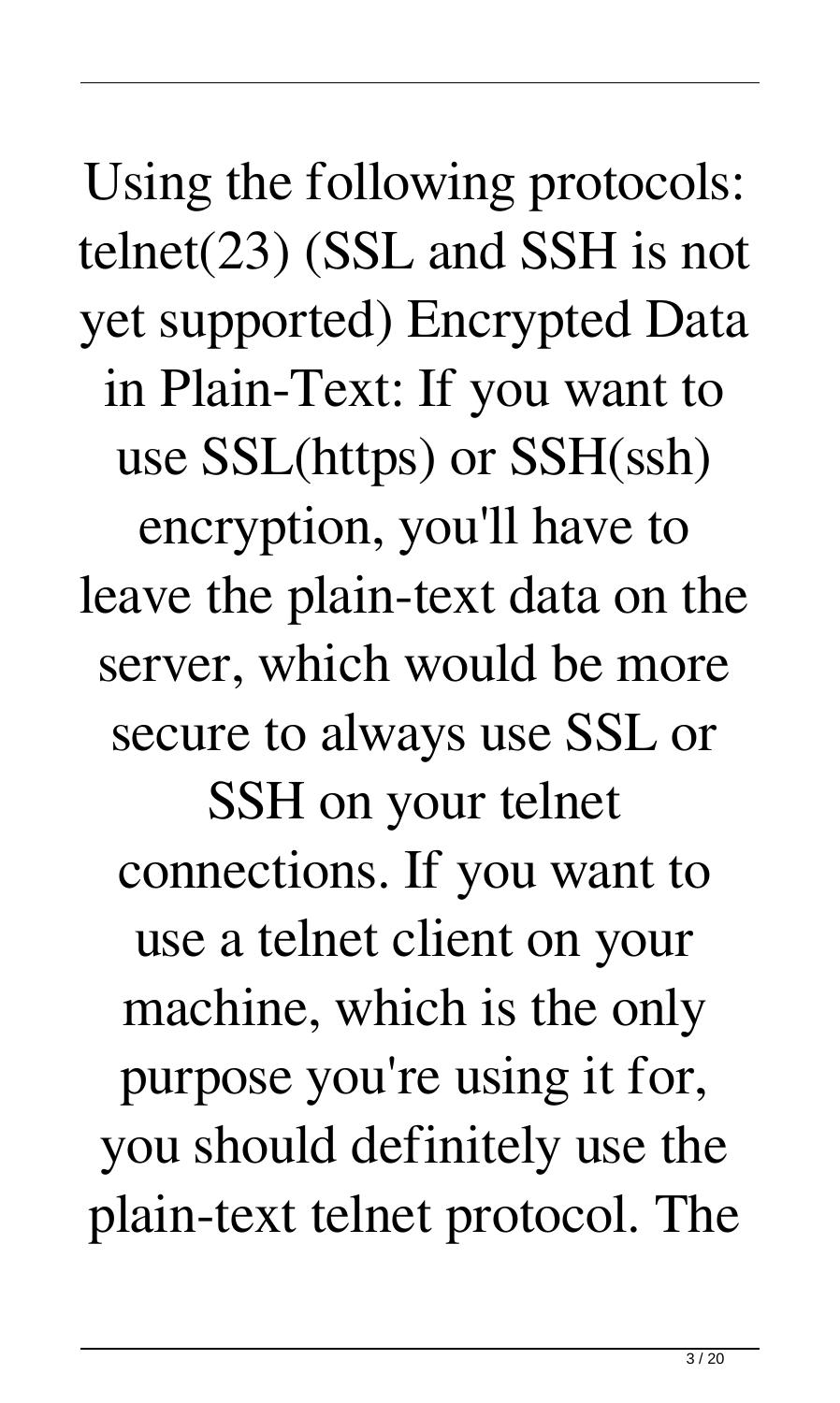following SSL and SSH versions are supported: SSL Version: 1.0.0 or greater SSH Version: 0.6.6 or greater Ssl Security Protocols Supported: SSLv2,SSLv3 and tlsv1 (all are supported) Telnet Encryption: You can use any of the following encryption methods: None (No encryption) SSL, SSH(any server, doesn't even need to be on the same machine) SSH(any server, doesn't even need to be on the same machine) Ssl/ssh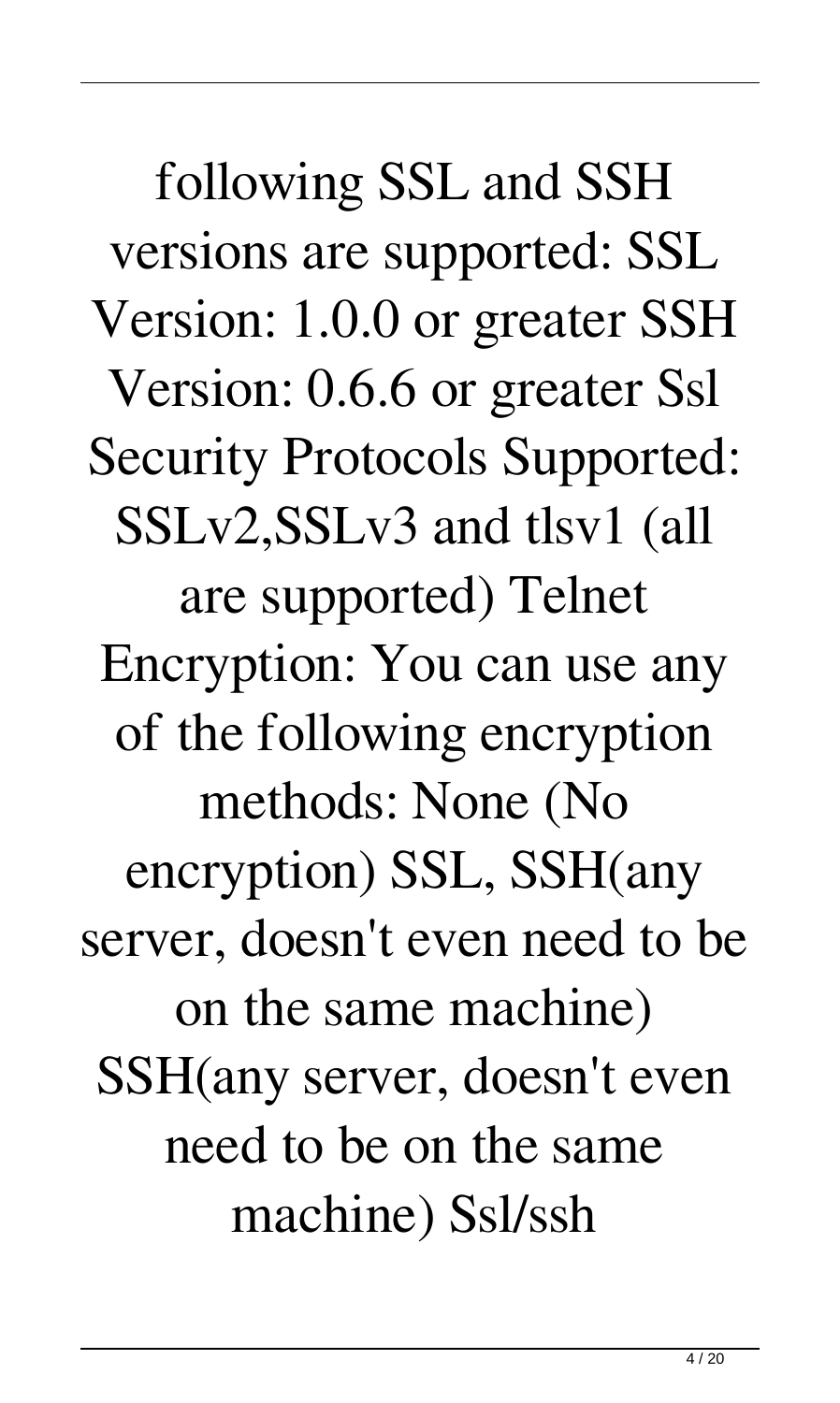Compression: Data compression is a great addition to SSL and SSH, as it's much faster. No, it doesn't save your connection, but instead it saves your settings from being stored on your machine. In this situation, you can only open the program once, and then it will store your settings. This can be useful when you don't have a connection, but still need to be able to use telnet, because your connection settings will be saved, and you will be able to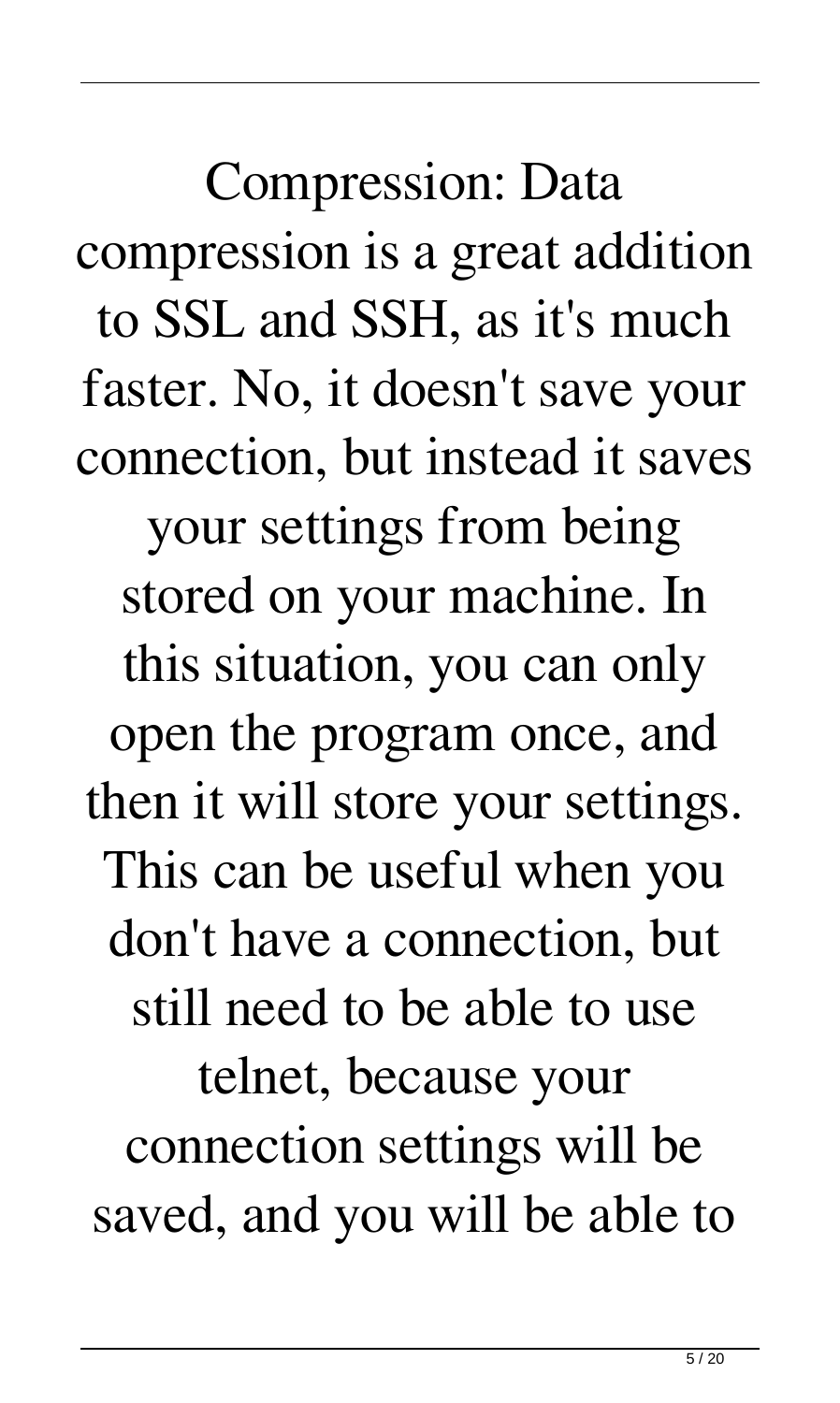## use the telnet connection with a single click. Run JFTerm Crack For Windows: The program is simple to use. You can choose a protocol that you're using

**JFTerm Crack + Download For Windows [2022-Latest]**

Use a simple Y-encryption mechanism, the name of the author of this telnet client is to be found in the form [1] on the website KEYMACRO Author: [1] EXAMPLE USAGE: /usr/jfterm [1] open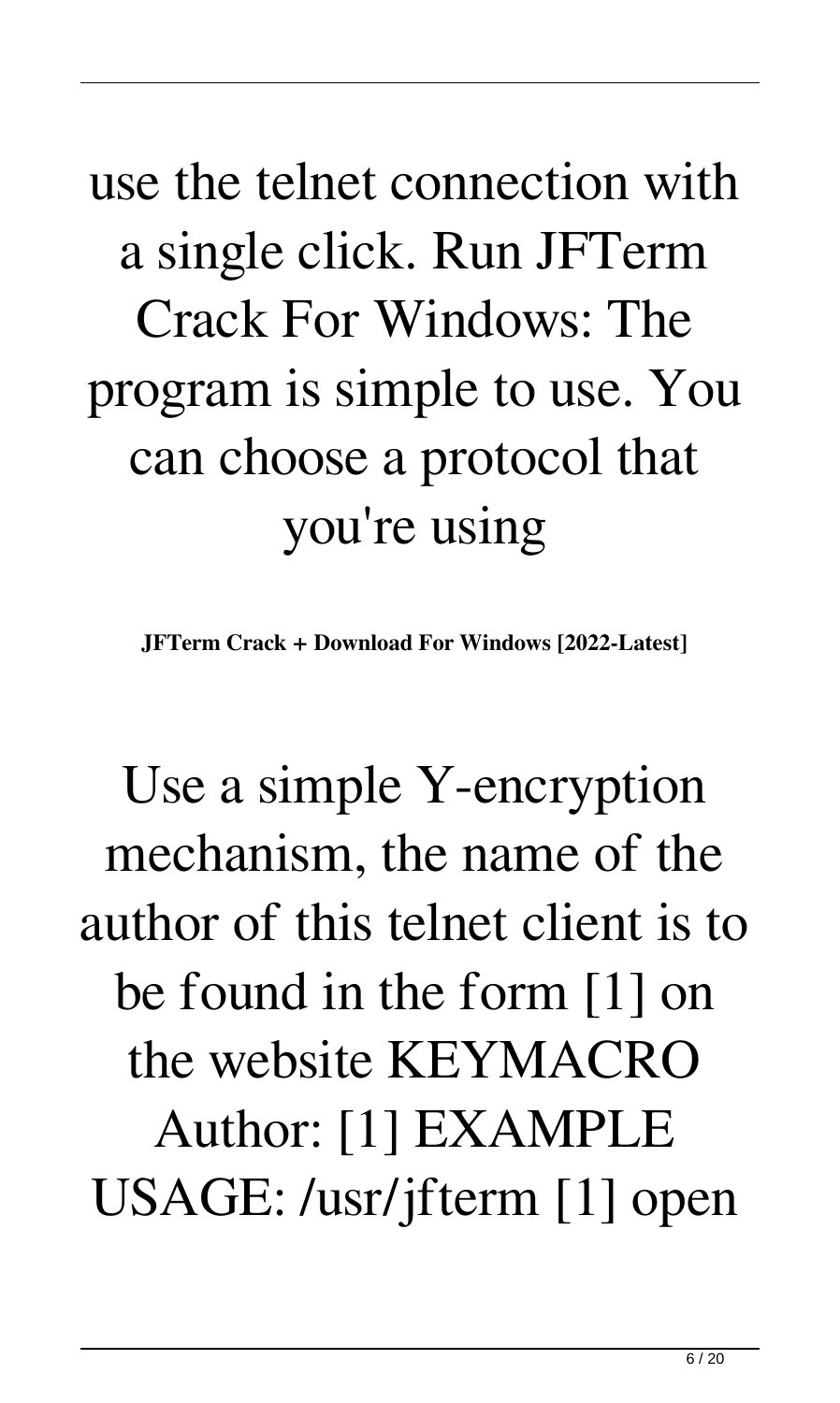-t telnet -f 0.0.0.0 -p 443 --usetls /usr/jfterm [1] ls /usr/jfterm [1] /usr/jfterm [1] ls -al LANGUAGE SUPPORT: /usr/jfterm [1] jnlp Description: JNLPGenerator is a java application that generates a Java 2 Application Package from a provided JNLP file. Options: - The path to the JNLP file to be converted - The name of the jar file containing the Java 2 Application - The name of the java file containing the Java 2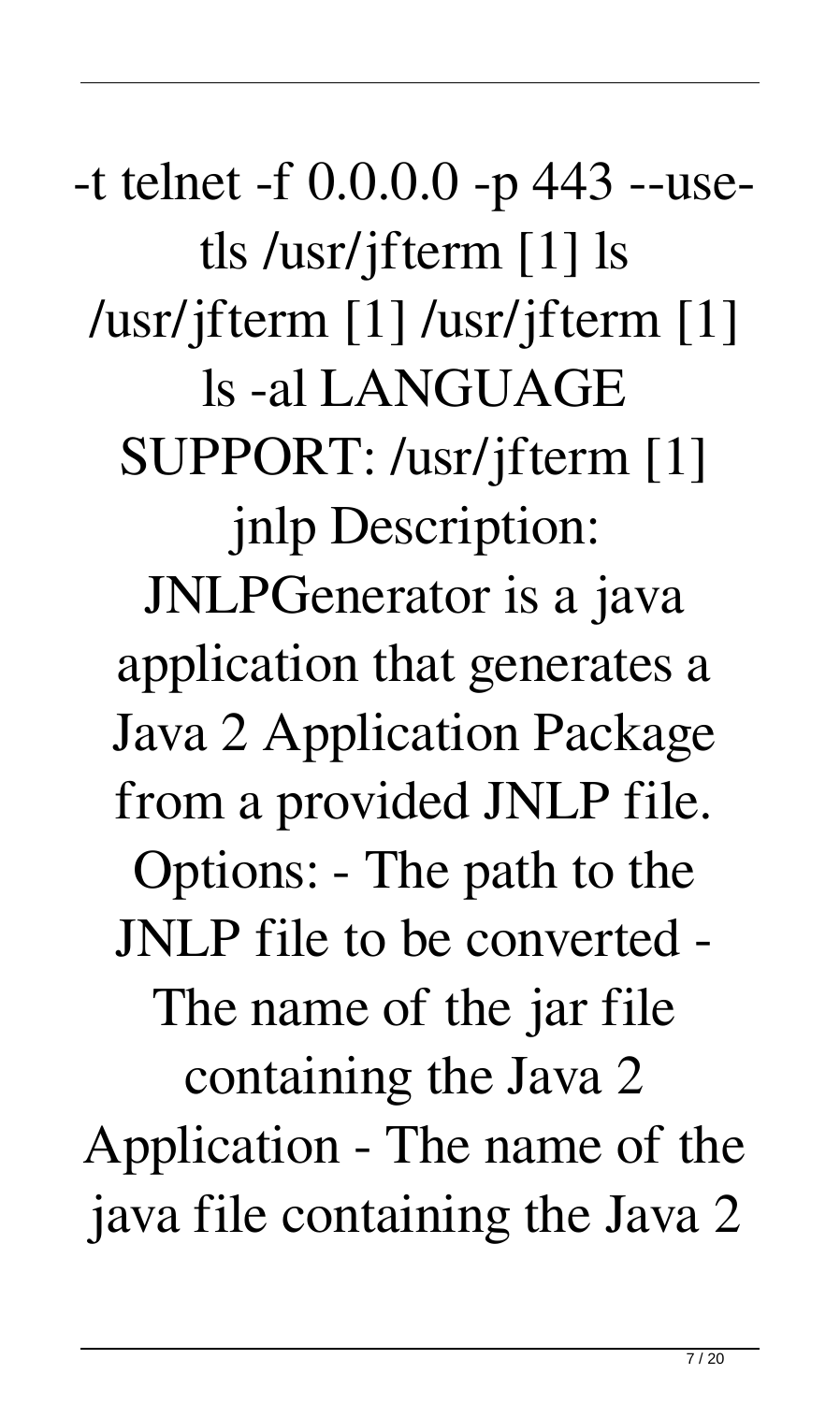Application Example Usage: /usr/jfterm [1] jnlp It is used to generate a JNLP file from an existing application.

/usr/jfterm [1] jnlp -o my.jnlp file.jnlp It is used to generate a JNLP file from an existing application. KEYMACRO Description: Use a simple Yencryption mechanism, the name of the author of this telnet client is to be found in the form [1] on the website KEYMACRO Author: [1] EXAMPLE USAGE: /usr/jfterm [1] open -t telnet -f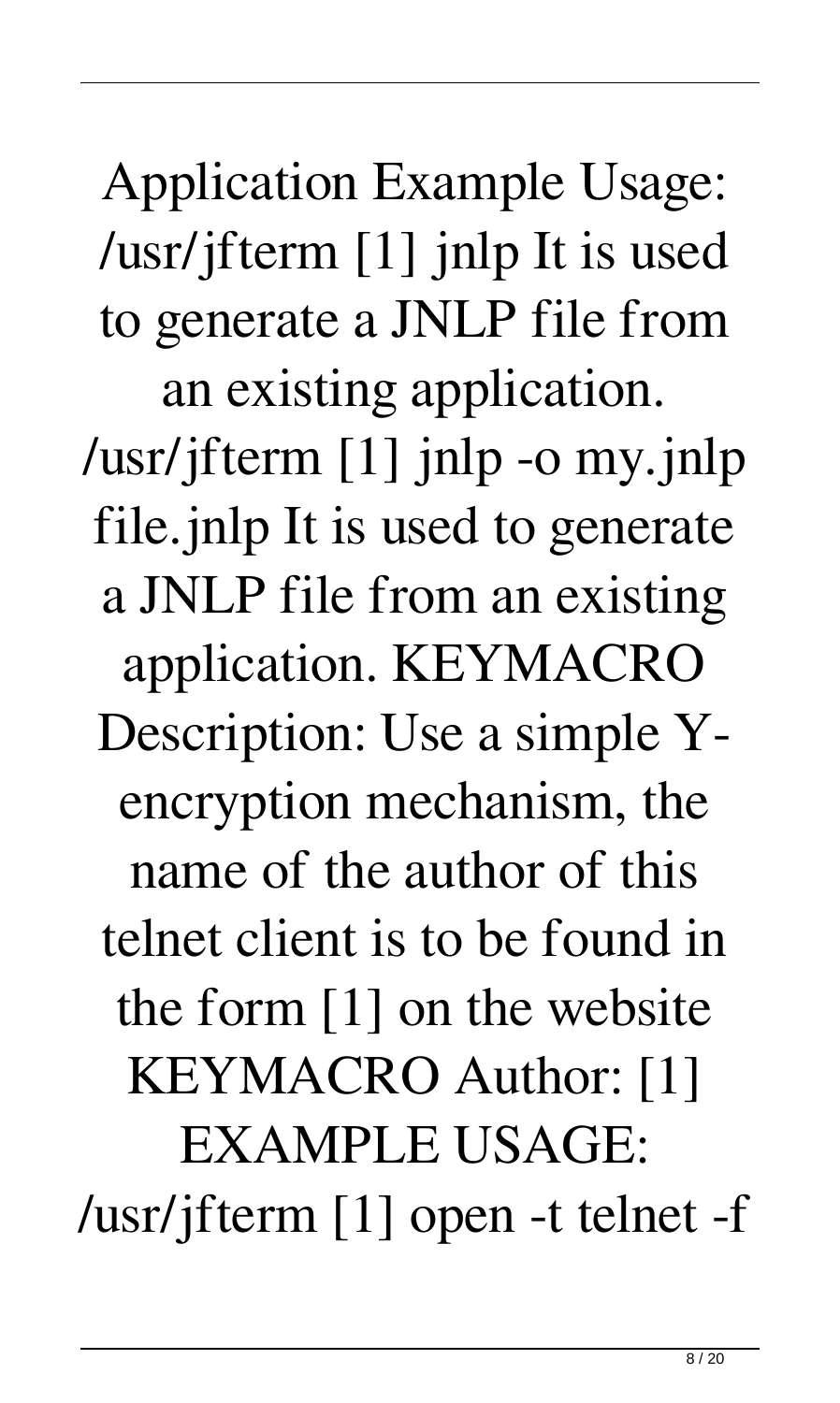0.0.0.0 -p 443 --use-tls /usr/jfterm [1] ls /usr/jfterm [1] /usr/jfterm [1] ls -al LANGUAGE SUPPORT: /usr/jfterm [1] jnlp Description: 81e310abbf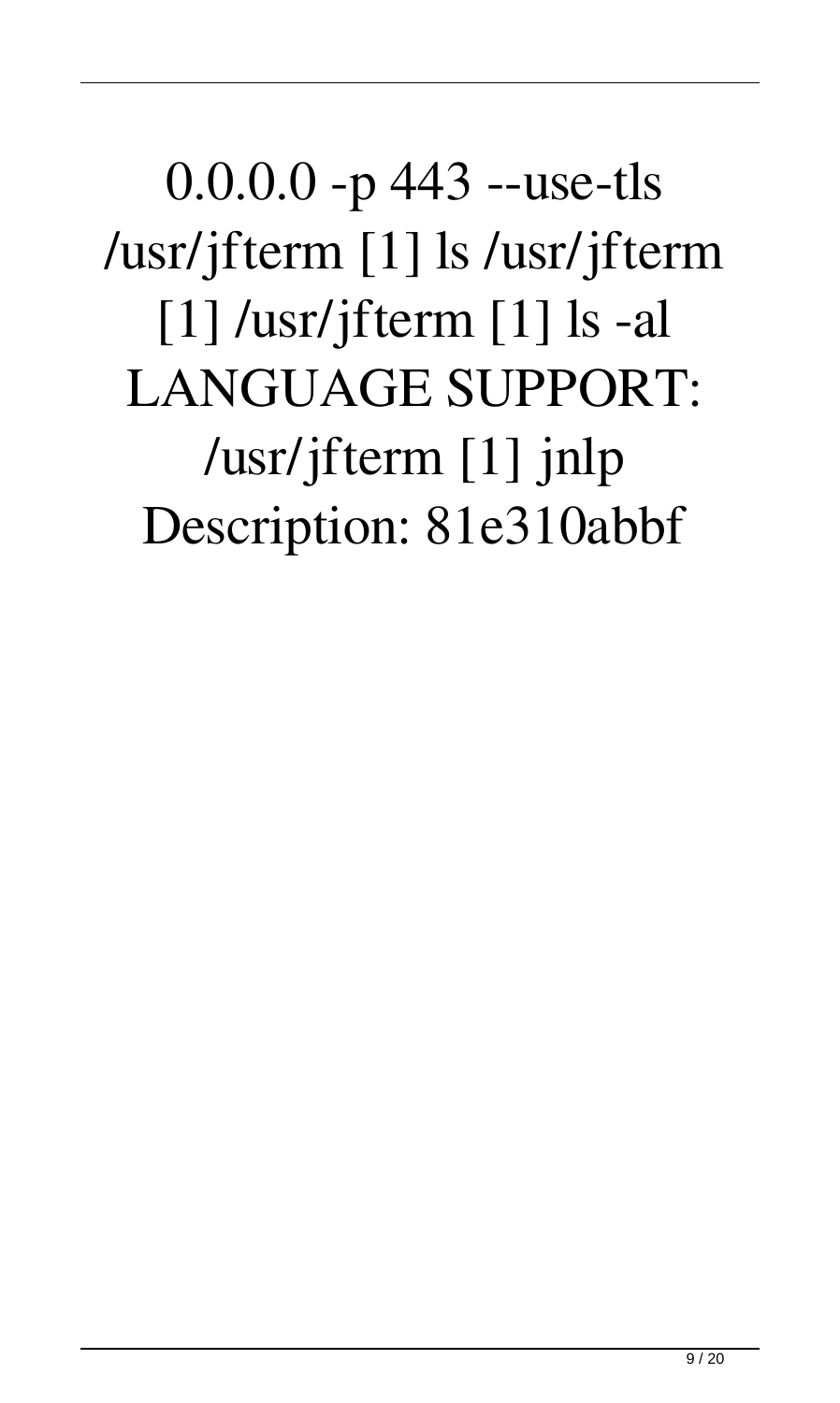JFTerm is an application to work with telnet(23), ssh(22) and ssl(23) connections. It is easy to use, intuitive, and has plenty of features. You can use JFTerm as an telnet client, or as an ssh or ssl client. A wide variety of convenient functions let you configure your preferences. JFTerm supports a variety of the most popular network protocols, and it is very easy to configure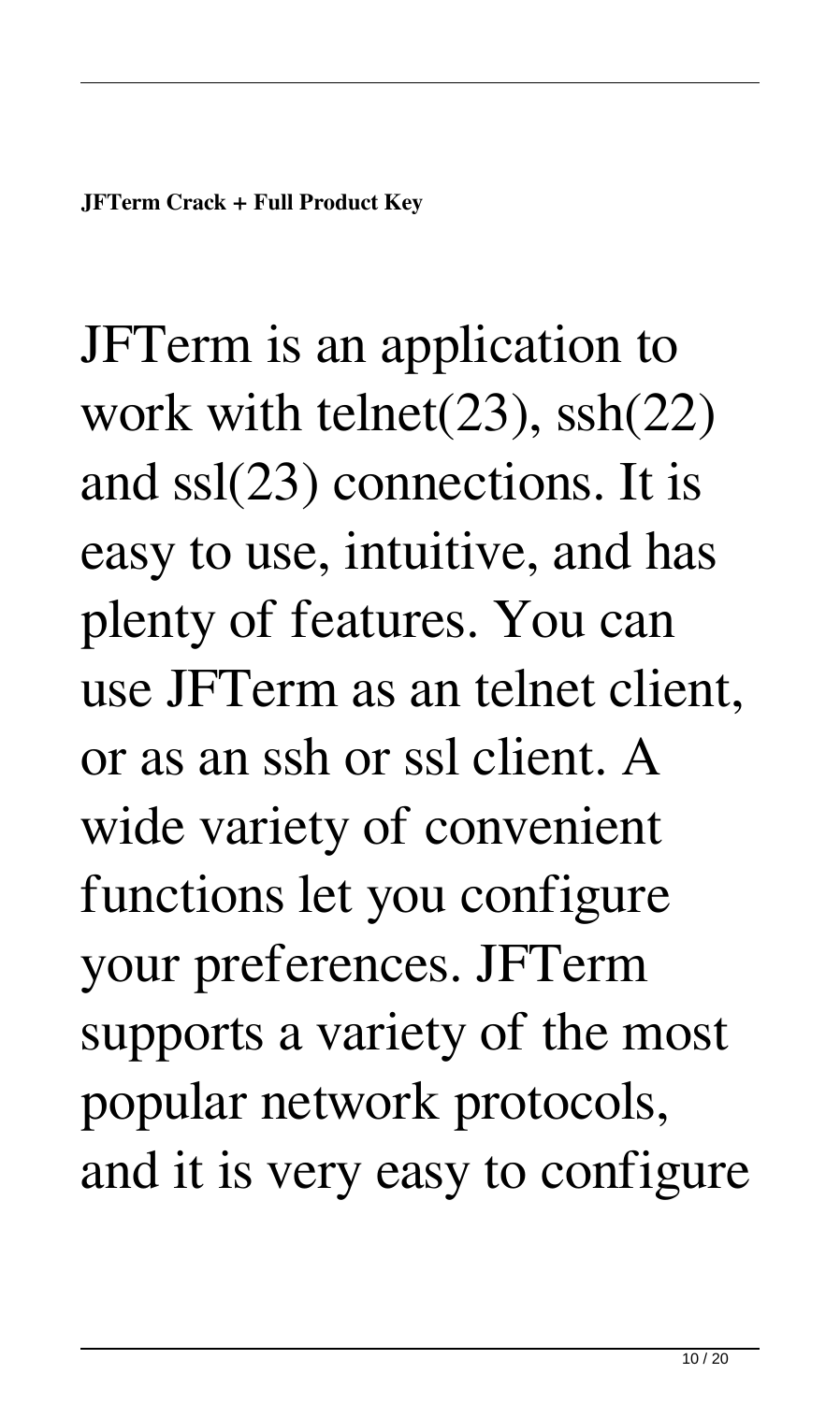and use. JFTerm is a Javabased application that is supposed to act as a Telnet client. The program supports telnet( $23$ ), ssl and ssh $(22)$  and keeps your settings stored on your local system. JFTerm Description: JFTerm is an application to work with telnet(23),  $\text{ssh}(22)$  and  $\text{ssl}(23)$ connections. It is easy to use, intuitive, and has plenty of features. You can use JFTerm as an telnet client, or as an ssh or ssl client. A wide variety of convenient functions let you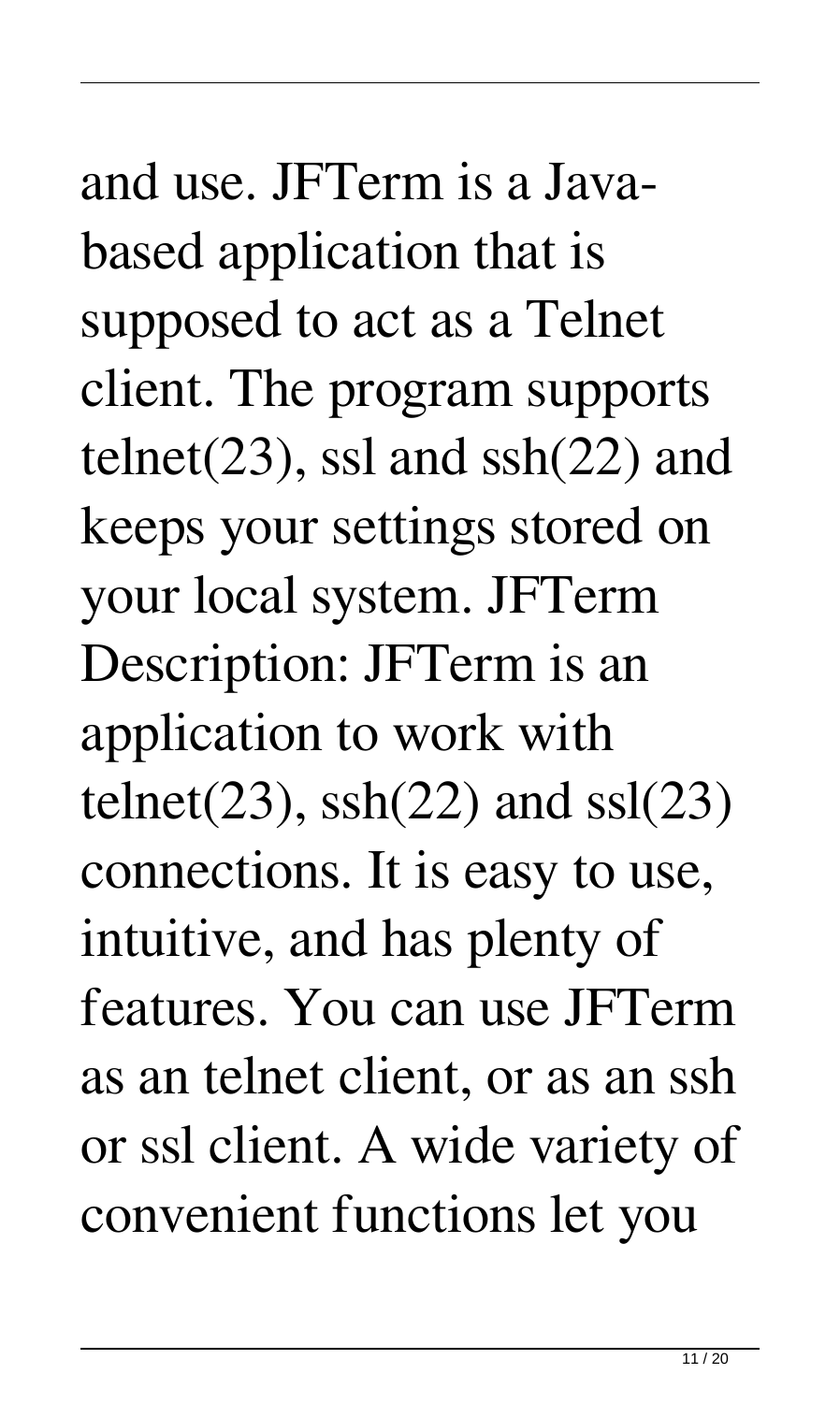configure your preferences. JFTerm supports a variety of the most popular network protocols, and it is very easy to configure and use. JFTerm is a Java-based application that is supposed to act as a Telnet client. The program supports telnet(23), ssl and  $\text{sh}(22)$  and keeps your settings stored on your local system. JFTerm Description: JFTerm is an application to work with telnet(23),  $\text{sh}(22)$  and  $\text{ssl}(23)$ connections. It is easy to use, intuitive, and has plenty of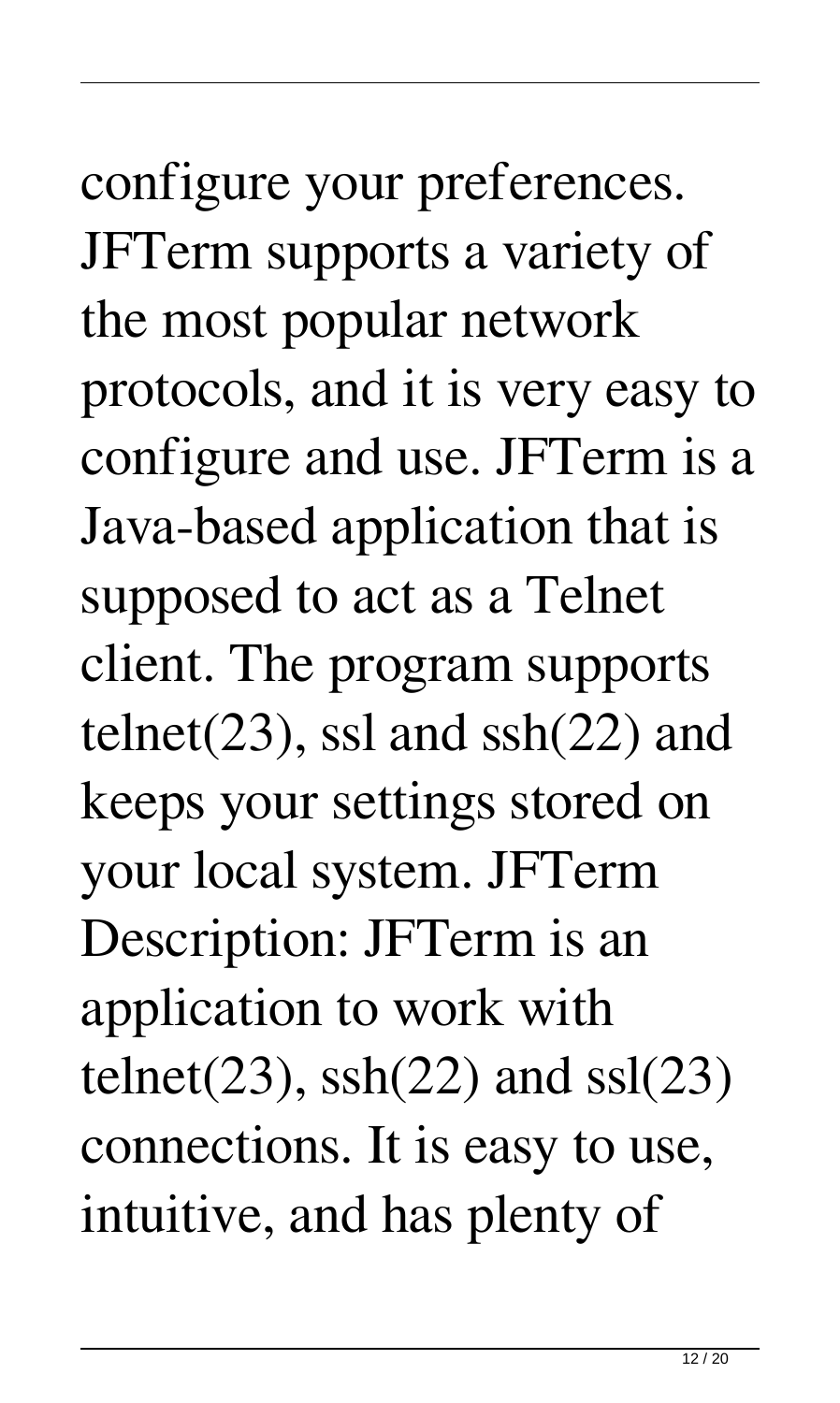features. You can use JFTerm as an telnet client, or as an ssh or ssl client. A wide variety of convenient functions let you configure your preferences. JFTerm supports a variety of the most popular network protocols, and it is very easy to configure and use. JFTerm is a Java-based application that is supposed to act as a Telnet client. The program supports telnet(23), ssl and  $\text{sh}(22)$  and keeps your settings stored on your local system. JFTerm Description: JFTerm is an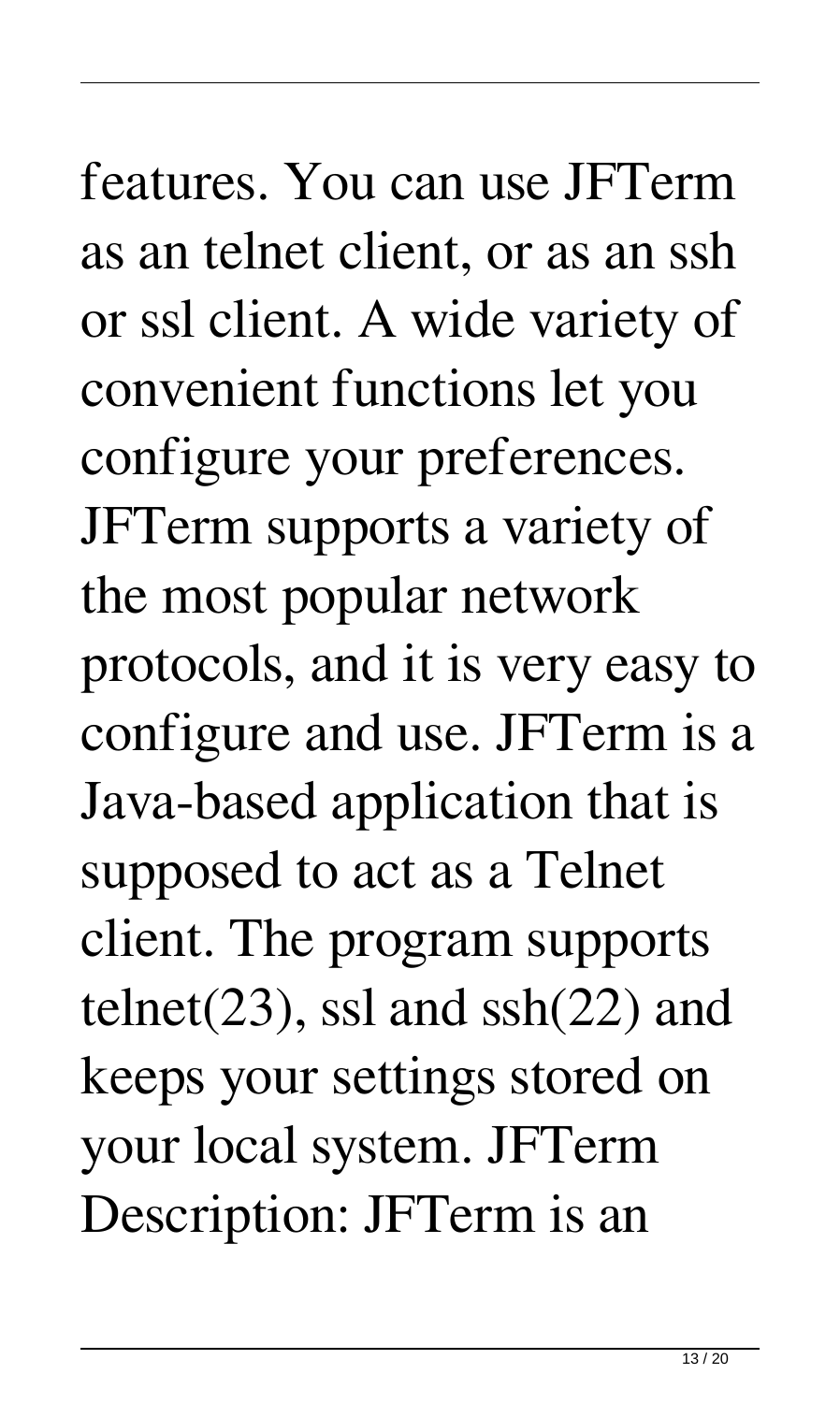application to work with telnet(23),  $\text{ssh}(22)$  and  $\text{ssl}(23)$ connections. It is easy to use, intuitive, and has plenty of features. You can use JFT

**What's New in the JFTerm?**

JFTerm is a Java-based application that is supposed to act as a Telnet client. The program supports telnet(23), ssl and ssh(22) and keeps your settings stored on your local system. Filename JFTerm.jar jfterm version 1.1 jfterm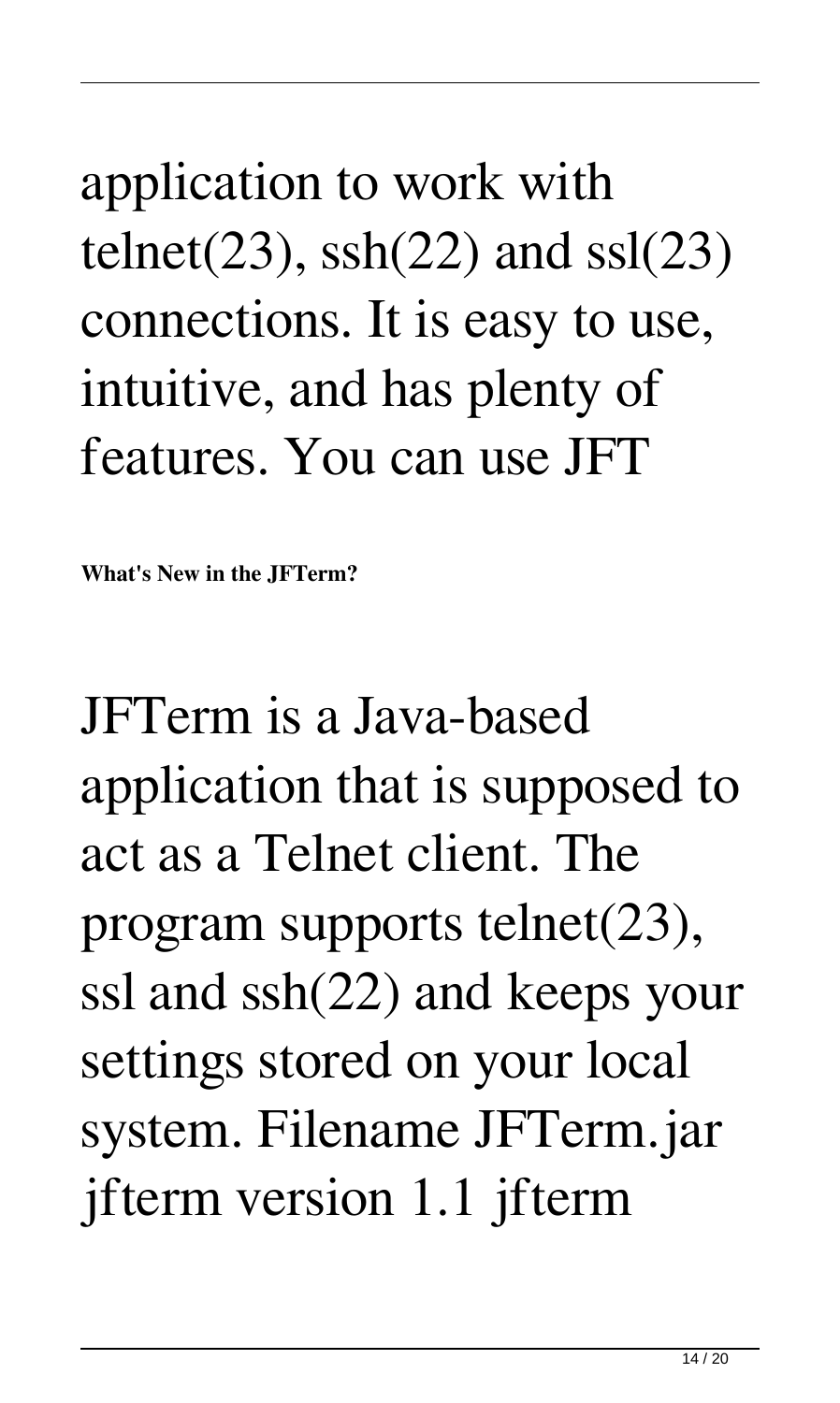version 1.1 Installing JFTerm on Windows There are three main steps: To create the necessary registry entries: Go to the start menu, select Run and type regedit Find the key HKEY\_CLASSES\_ROOT\Tel net\shell\jfterm Right click on the Telnet key and select New and click OK Right click on the newly created key, and select New and click OK Right click on the newly created key and select New and click OK Now you have a new key called JFTerm in the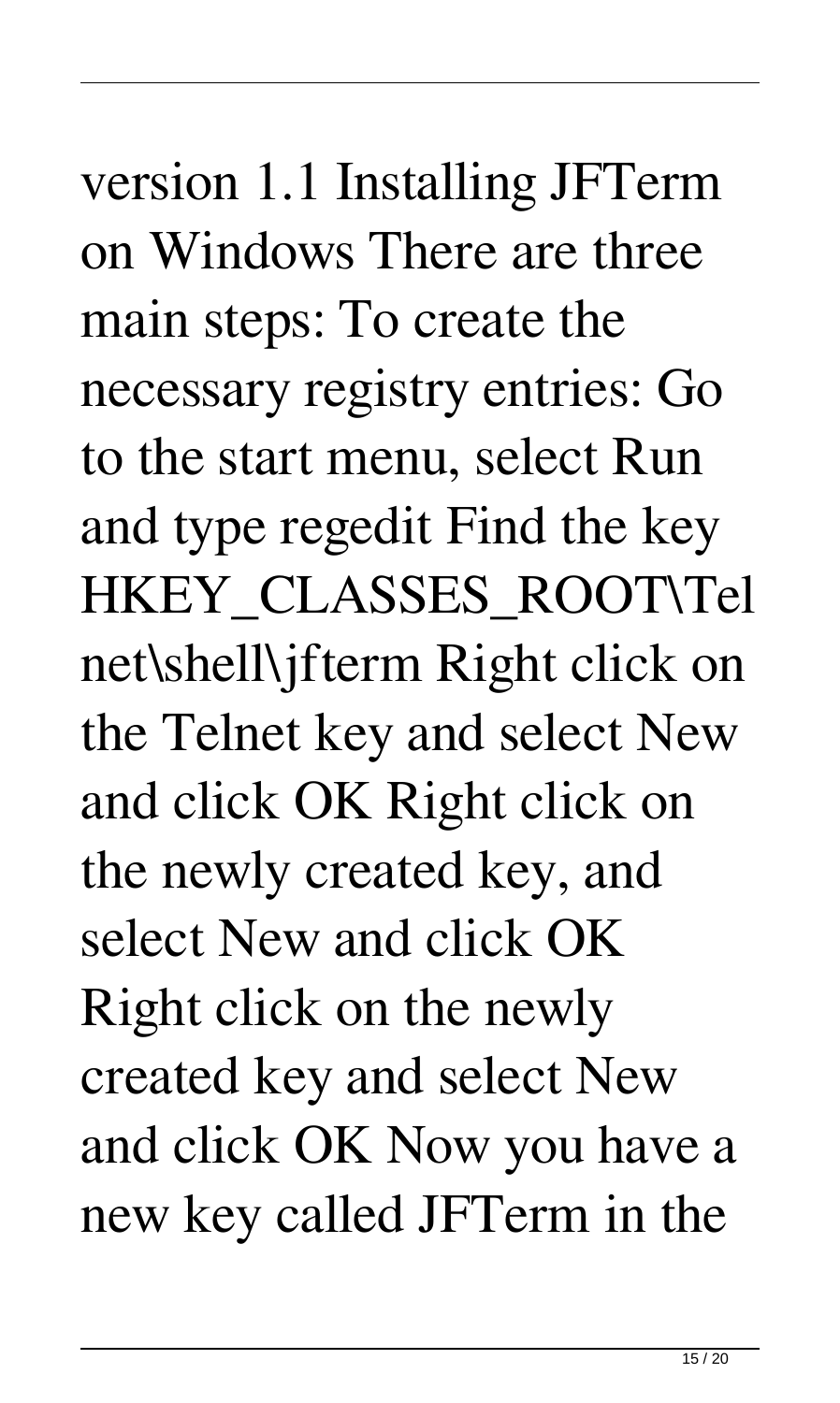class\Telnet folder Right click on the JFTerm key, and select New and click OK You now have a new key called JFTerm in the class\Telnet\shell\jfterm folder To add entries to the jfterm key, we need to edit the jfterm.ini file Right click on the jfterm.ini key, and select New and click OK Navigate to the class\Telnet\shell\jfterm folder Right click on the jfterm.ini file, and select New and click OK Edit the jfterm.ini file Open the jfterm.ini file and add the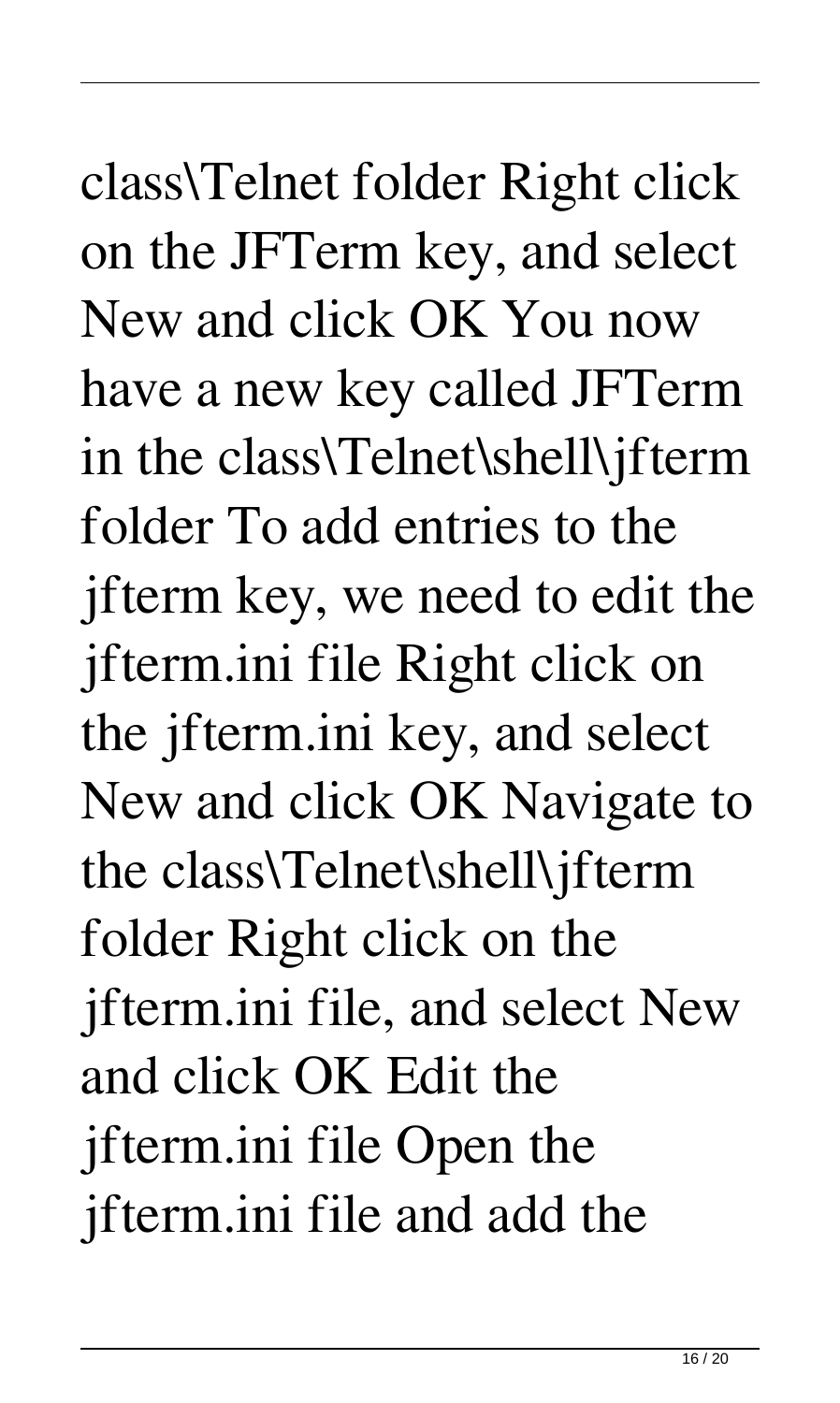following lines: [Command] Icon=C:\JFTerm\jfterm.ico [UserSettings] SavePath=C:\JFTerm\user.ini [StandardSettings] Interactive=yes [OutputSettings] Print=yes Save=yes Exit the regedit program Go to the start menu, select Run and type "regedit" Right click on the HKEY\_CU RRENT\_USER\Software\Clas ses\Telnet\shell\jfterm key Click New and select String Value Type the new string Rename the new string to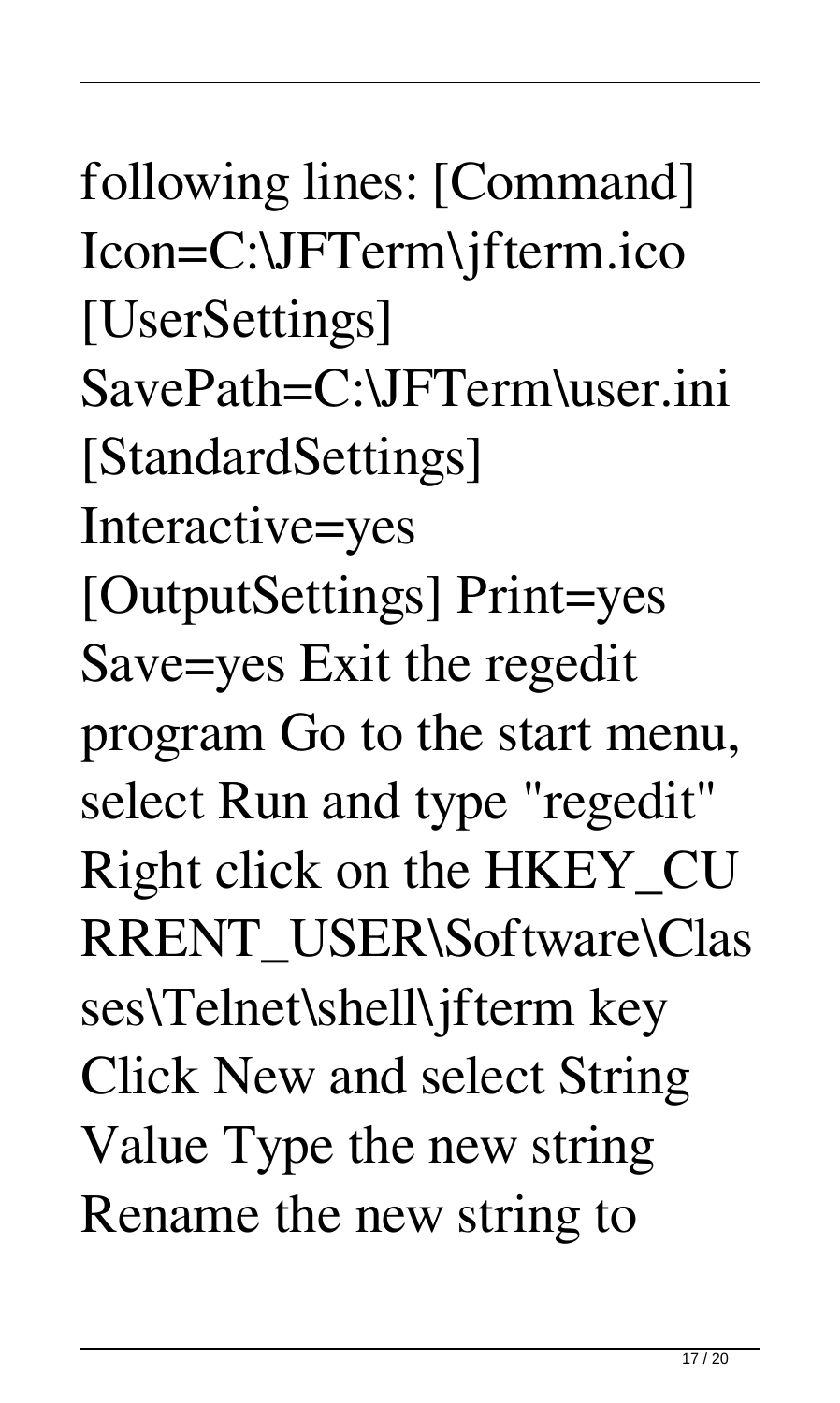# JFTerm Click OK You can close the regedit program When you press the JFTerm program icon you should see a new icon in the system tray. It shows the hostname and port, and the user name and password. Clicking it opens up a Telnet session. When you close the JFTerm program you will be asked for your password again. Enter it, and you will be disconnected. If you want to run your own telnet program, change the command line to: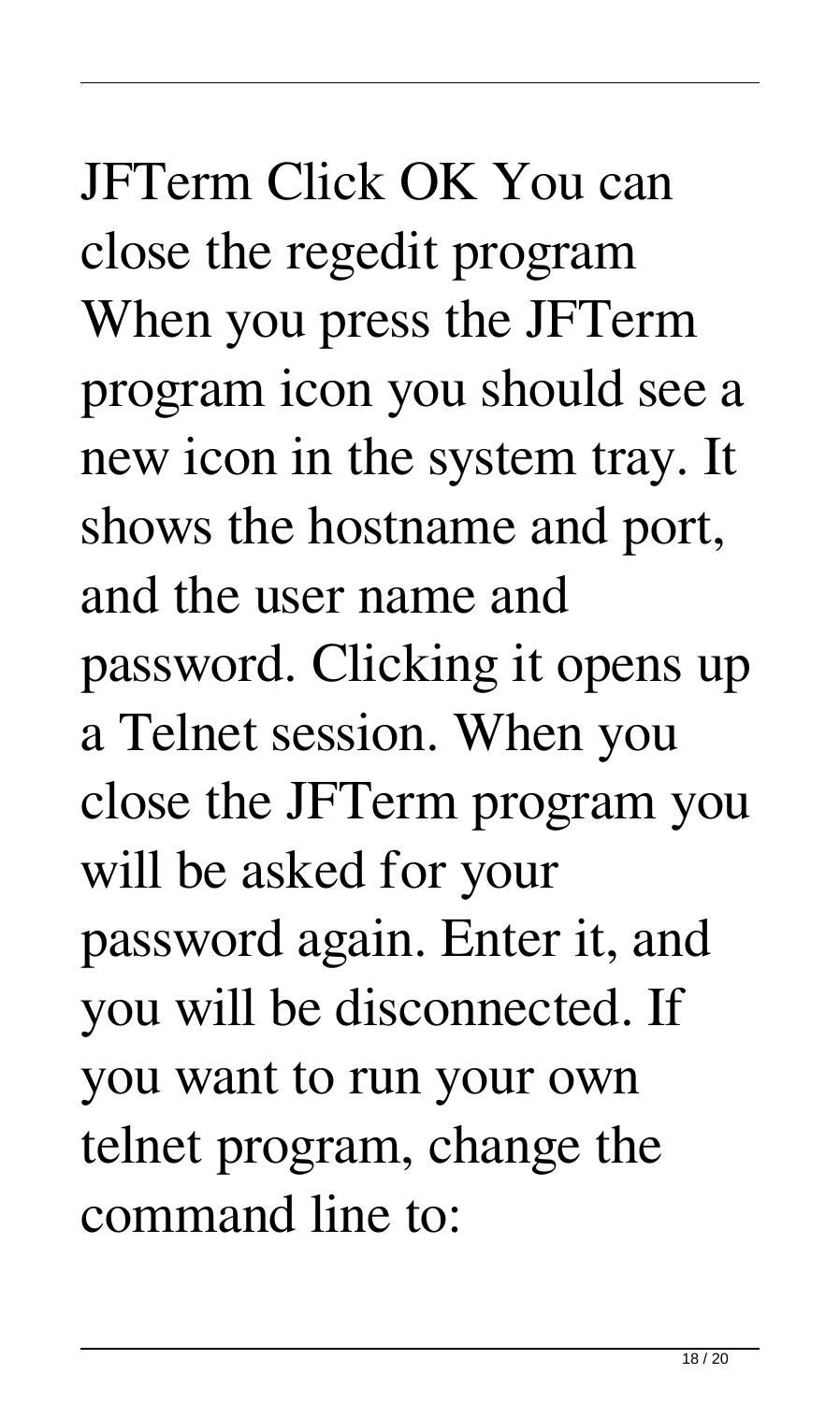Designed to work on Windows 7/8/10 (or anything newer) GPU – recommended: Intel HD Graphics 3000 or equivalent (i5-2520M 3.1GHz or i5-3320M 2.7GHz or i5-4590M 3.4GHz) NVIDIA GeForce GTX 560 or equivalent (GTX 460/550/560/650/GTX 660/680/690/1K/1K H) or AMD HD 6310 or equivalent OpenGL version –